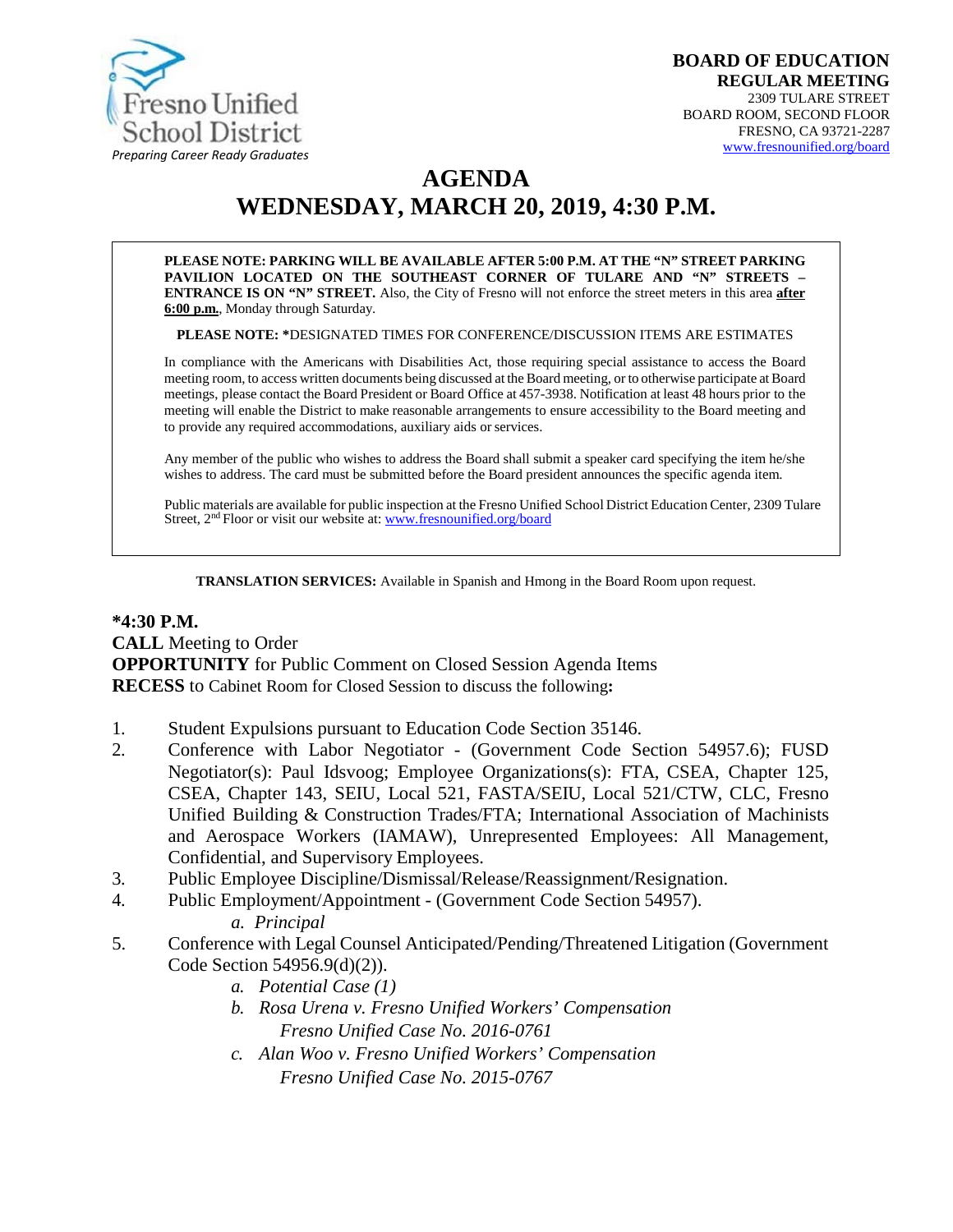# **5:45 P.M., RECONVENE** and report action taken during Closed Session, if any.

# **PLEDGE OF ALLEGIANCE**

Frances Flores a parent that has had a positive impact from Ahwahnee Middle School will lead the flag salute.

### **HEAR Reports from Student Board Representative**

An opportunity is provided to hear comments from Student Board Representatives from Duncan Polytechnical High School. Contact person: Kim Mecum, telephone 457-3731.

### **HEAR Report from Superintendent**

### **OPPORTUNITY for Public Comment on Consent Agenda Items**

**ALL CONSENT AGENDA** items are considered to be routine bythe Board of Education and will be enacted by one motion. There will be no separate discussion of items unless a Board member so requests, in which event, the item(s) will be considered following approval of the Consent Agenda.

# **A. CONSENT AGENDA**

# **A-1, APPROVE Personnel List**

Included in the Board binders is the Personnel List, Appendix A, as submitted. The Superintendent recommends approval. Contact person: Paul Idsvoog, telephone 457-3548.

### **A-2, ADOPT Findings of Fact and Recommendations of District Administrative Board** The Board of Education received and considered the Findings of Fact and Recommendations of District Administrative Panels resulting from hearings on expulsion and readmittance cases conducted during the period since the February 27, 2019 Regular Board meeting. The Superintendent recommends adoption. Contact person: Kim Mecum, telephone 457-3731.

# **A-3, APPROVE Minutes from Prior Meeting**

Included in the Board binders are the draft minutes for the February 13, 2019 Regular Board Meeting. The Superintendent recommends approval. Contact person: Robert G. Nelson, Ed.D., telephone 457-3884.

### **A-4, ADOPT Resolution Proclaiming April 2019 Autism Awareness Month**

Included in the Board binders is a resolution proclaiming April 2019 as Autism Awareness Month. Fresno Unified School District urges all schools and individual citizens to participate in Autism Awareness Month in order to become better educated on the subject of autistic spectrum disorders and create a better community for individuals with autism. The Superintendent recommends adoption. Fiscal impact: There is no fiscal impact to the district. Contact person: Kim Mecum, telephone 457-3731.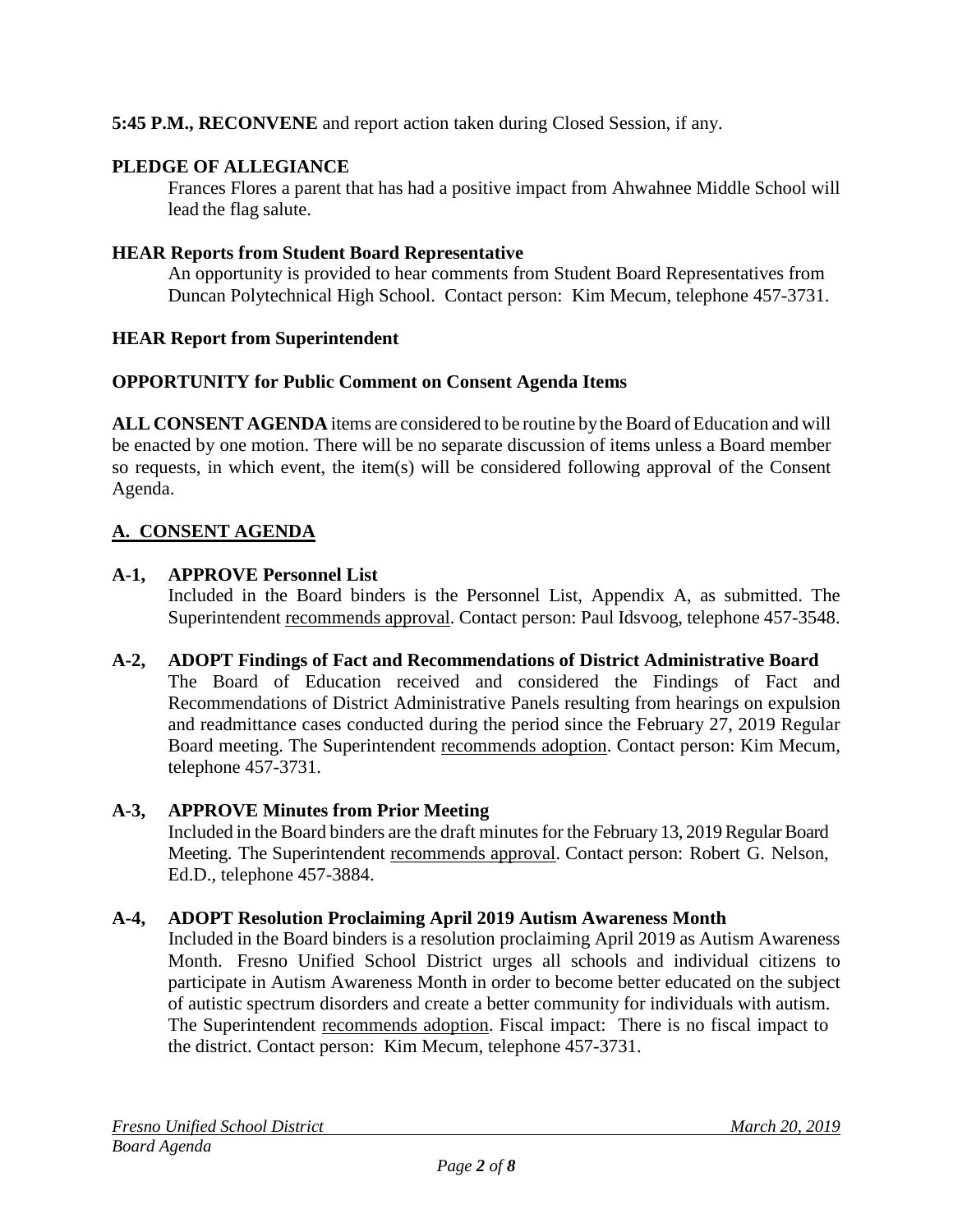# **A. CONSENT AGENDA - continued**

# **A-5, APPROVE Appointments to Citizens' Bond Oversight Committee**

It is recommended the Board approve the appointment of three members to the Citizens' Bond Oversight Committee (CBOC), two nominated by Board Member Davis (Venancio Gaona and James Nau) and one nominated by Board Clerk Mills (Clint Horwitz). The role of the CBOC, which meets quarterly, is to ensure that bond proceeds are expended only for the purposes set forth in the ballot measures. The Superintendent recommends approval. Fiscal impact: There is no fiscal impact to the district. Contact person: Karin Temple, telephone 457-3134.

#### **A-6, APPROVE Independent Contractor Services Agreements for the Language Learning Project Grant Work Beginning in Kern and Tulare Counties**

Approval is being requested for two Independent Contractor Services Agreements for Central Valley communities to begin implementation of the Language Learning Project. California Department of Education granted Fresno Unified School District \$995,900 for the Language Learning Project (LLP). Its goal is to improve professional development and training for early learning educators to better support the needs of young Dual Language Learners ages birth to five. The Superintendent recommends approval. Fiscal impact: There is no fiscal impact to the district. Contact person: Lindsay Sanders, telephone 457-3750.

# **A-7, APPROVE Property and Liability Insurance for 2019/20**

Included in the Board binders is a summary of quotations received by the district's insurance broker, DiBuduo & DeFendis, for the district's various forms of coverage. Included for renewal is coverage related to Property, General Liability, Designated Lessees and Excess Liability requirements. The policy period will extend from April 1, 2019 through March 31, 2020. The Superintendent recommends approval. Fiscal impact: Sufficient funds of \$1,751,675 are available in the district's Liability Internal Service Fund. Contact person: Ruth F. Quinto, telephone 457-6226.

# **A-8, APPROVE Provisional Internship Permits**

Included in the Board binders are Provisional Internship Permit (PIP) recommendations to rehire or hire upon Board approval. The Superintendent recommends approval. Fiscal impact: There is no fiscal impact to the district. Contact person: Paul Idsvoog, telephone 457-3548.

# **A-9, APPROVE Renewal Agreement with Delta Health Systems (Plush Care/Telehealth)**

Included in the Board binders is a renewal agreement with Delta Health Systems for the Telehealth Services program effective April 1, 2019 through June 30, 2022. The Telehealth Services program provides district health plan members with access to same day consultations with licensed physicians 24 hours a day 365 days a year. This same day access is facilitated via use of telephonic or video conferencing, where available. The Superintendent recommends approval. Fiscal impact: The cost of \$270,000 is available in the district's Health Internal Service Fund. Contact person: Ruth F. Quinto, telephone 457-6226.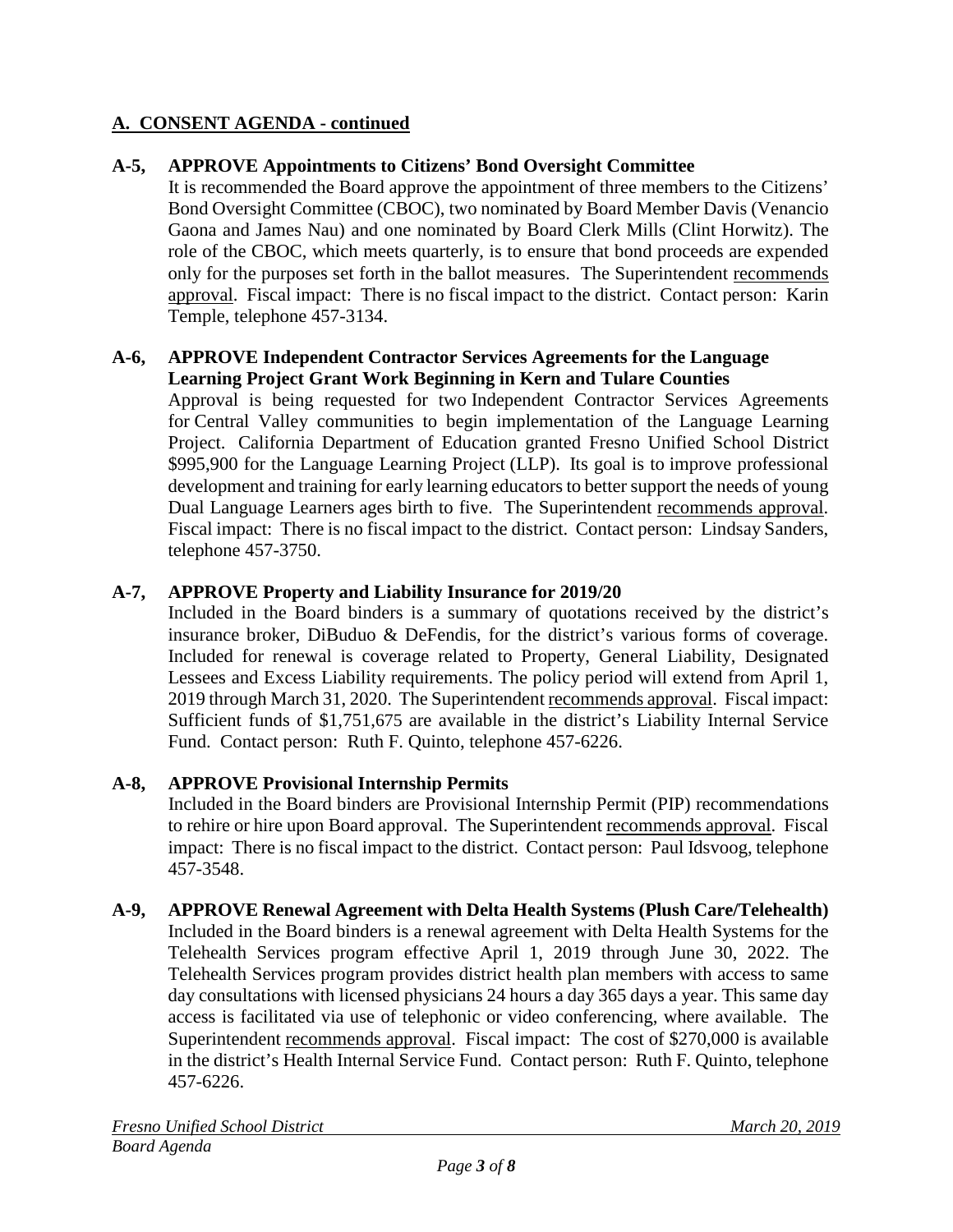# **A. CONSENT AGENDA - continued**

### **A-10, APPROVE Renewal Agreement with Standard Life Insurance Company**

Included in the Board binders is a renewal agreement with Standard Life Insurance Company effective April 1, 2019 through March 31, 2021 for life insurance coverage provided by the district on behalf of its active employees. This basic life insurance plan benefit is provided for active employees at no cost. The Superintendent recommends approval. Fiscal Impact: Sufficient funds are available in the district's Health Internal Service Fund. Contact person: Ruth F. Quinto, telephone 457-6226.

### **A-11, APPROVE Award of Bid 19-20 Sections A and B, HVAC Multipurpose Room Improvements for Roeding, Viking and Vinland Elementary Schools and Cooper Middle School**

Included in the Board binders is information on Bid 19-20 Sections A and B, to provide air conditioning to the multipurpose rooms (cafeterias) at Roeding, Viking and Vinland Elementary Schools and Cooper Middle School. The project will replace the heating and evaporative cooling systems with heating and refrigerated air conditioning to provide a more comfortable environment and increase energy efficiency. The Board prioritized 22 cafeteria air conditioning projects for Measure X investment, with project implementation phasing based on assessment of condition and age of equipment. All projects are planned to be completed by the end of 2020.

Staff recommends award to the lowest responsive, responsible bidders:

 Section A – Davis Moreno Construction, Inc. (Fresno, California) \$890,859 Section B – Strategic Mechanical, Inc. (Fresno, California) \$797,000

The Superintendent recommends approval. Fiscal impact: \$1,687,859 is available in the Measure X Fund. Contact person: Karin Temple, telephone 457-3134.

### **A-12, APPROVE Amendment to Independent Contractor Services Agreement with WestEd**

Included in the Board binders is the amended Independent Contractor Services Agreement with WestEd. The existing agreement for WestEd services to support planning preparation, and co-facilitation of the African American Academic Acceleration Task Force meetings covered services through December 2018. The proposed amendment will provide continued technical assistance services through June 2019. The amended agreement will cover technical support and services from March 25, 2019 through June 30, 2019 and will include the following elements:

- Clarify the theory of action and construct a logic model for the A4 Initiative
- Develop an implementation plan for the task force recommendations approved by the Board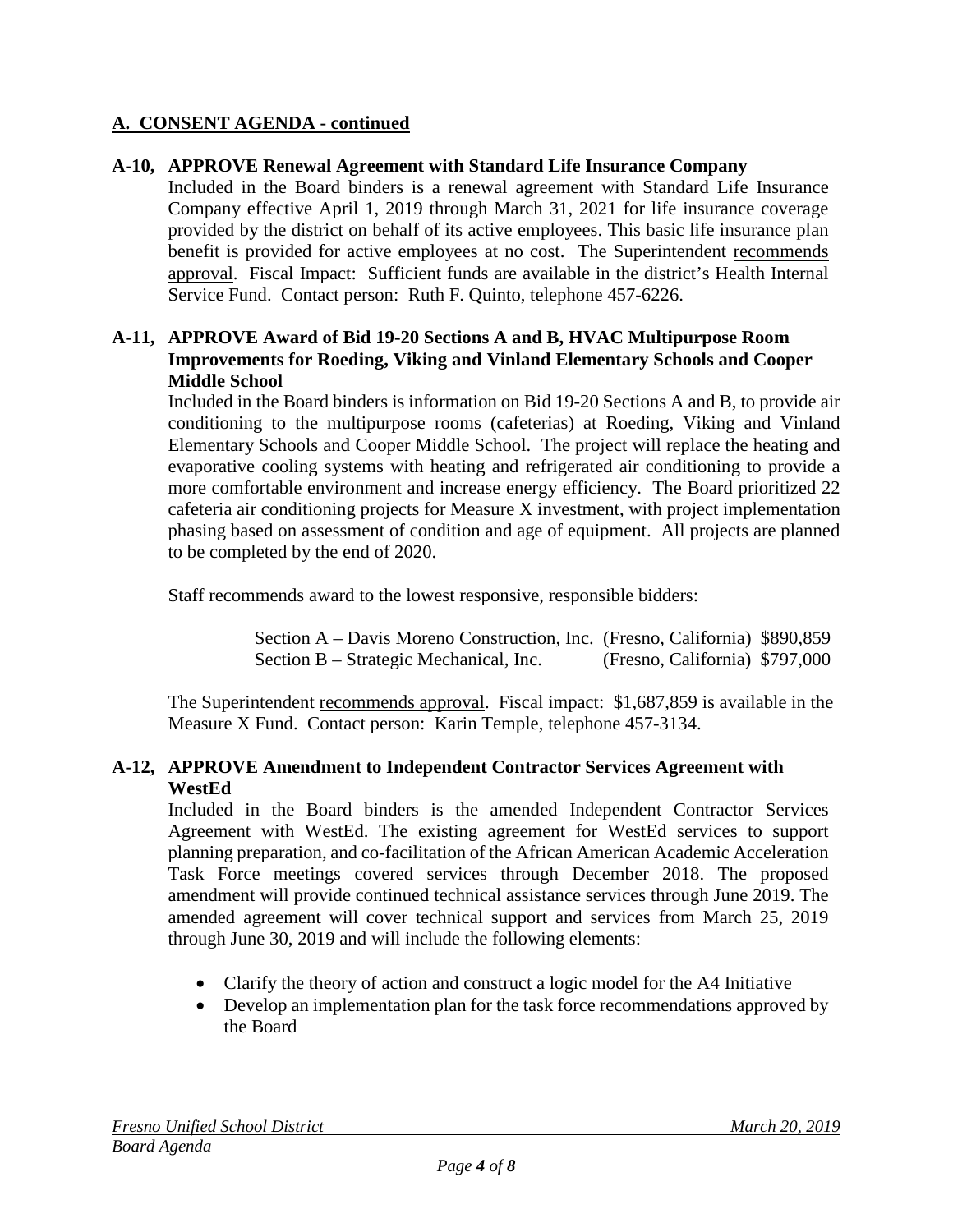#### **A. CONSENT AGENDA – continued**

• Design a structure to facilitate shared responsibility and accountability across the district and with the community for the implementation of the task force recommendations

Scope of Work/Deliverables: Through a combination of in-person and virtual work sessions, WestEd will provide content consultation and facilitation to achieve the stated objectives. The Superintendent recommends approval. Fiscal impact: Sufficient funds in the amount of \$65,000 are available in the African American Academic Acceleration Office budget. The amended total WestEd agreement for the African American Acceleration Office will be \$165,000, bringing the total agreement amount with WestEd to \$473,500 (Teacher Development: \$150,000, English Learner Services: \$80,000 and Early Learning: \$78,500). Contact person: Wendy McCulley, telephone 457-3749.

### **A-13, APPROVE Independent Contractor Services Agreement with Springboard Collaborative**

Included in the Board binders is the Independent Contractor Services Agreement with Springboard Collaborative. Approval is requested for agreement services with Springboard Collaborative to provide a 5-week summer reading intervention program. Springboard Collaborative summer program is an intensive, literacy program that combines daily reading instruction for Pre-K through 4th grade students; weekly workshops training for parents to support them in teaching reading at home; a rigorous coaching cycle for teachers; and provides an incentive structure for students. The agreement will cover 420 elementary students. Springboard Collaborative is not affiliated with CollegeBoard SpringBoard. The Superintendent recommends approval. Fiscal impact: \$262,500. Sufficient funds are available in the African American Academic Acceleration Office budget. Contact person: Wendy McCulley, telephone 457-3749.

# **A-14, DENY Claim #GL18-0912-1585**

Included in the Board binders is a Claim for Damages by Miguel Angel Gonzalez, case #GL18-0912-1585. The Superintendent recommends that the Claim be denied, and the matter referred to the district's Executive Director of Benefits and Risk Management for further handling. Fiscal impact: There is no fiscal impact to the district at this time. Contact person: Ruth F. Quinto, telephone 457-6226.

# **A-15, DENY Claim #GL18-0912-2528**

Included in the Board binders is a Claim for Damages by Verenice Rivera Martinez, case #GL18-0912-2528. The Superintendent recommends that the Claim be denied, and the matter referred to the district's Executive Director of Benefits and Risk Management for further handling. Fiscal impact: There is no fiscal impact to the district at this time. Contact person: Ruth F. Quinto, telephone 457-6226.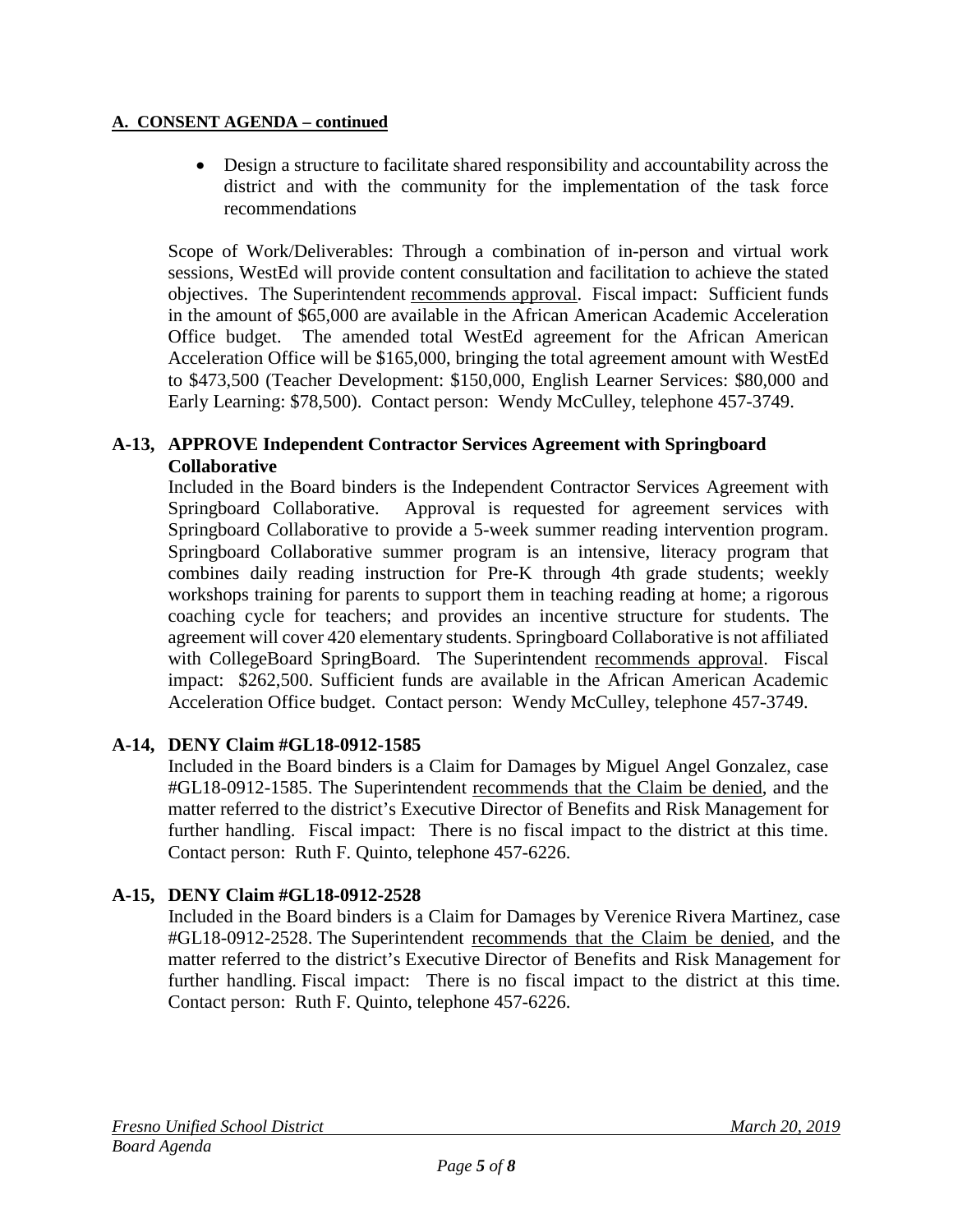### **A. CONSENT AGENDA - continued**

|  | A-16, RATIFY Change Orders for the Projects Listed Below<br>Included in the Board binders is information on Change Orders for the following<br>projects: |    |         |  |
|--|----------------------------------------------------------------------------------------------------------------------------------------------------------|----|---------|--|
|  | <b>Bid 18-09, Construction of New Classroom Buildings and Modernization of</b>                                                                           |    |         |  |
|  | <b>Administration Building for Slater Elementary School</b>                                                                                              |    |         |  |
|  | Change Order(s) presented for ratification:                                                                                                              | \$ | 148,683 |  |
|  | <b>Bid 18-10, Construction of Building 100 for Figarden Elementary School</b>                                                                            |    |         |  |
|  | Change Order(s) presented for ratification:                                                                                                              | \$ | 74.371  |  |
|  | <b>Bid 18-22, Rata High School Modernization</b>                                                                                                         |    |         |  |
|  | Change Order(s) presented for ratification:                                                                                                              | \$ | 189,473 |  |
|  | <b>Bid 18-25, Roosevelt High School Construction of New Aquatic Complex</b>                                                                              |    |         |  |
|  | Change Order(s) presented for ratification:                                                                                                              | S  | 37.762  |  |

The Superintendent recommends ratification. Fiscal impact: \$223,054 for Bid 18-09 and Bid 18-10 is available in the Measure Q Fund; \$189,473 for Bid 18-22 is available in the Measure X Fund; and \$37,762 for Bid 18-25 is available in the Measure X Fund (the project is substantially supported by the General Fund, with Measure X the source of additional project costs). Contact person Karin Temple, telephone 457-3134.

### **A-17, RATIFY Grant Application to the California Department of Education for the Career Technical Education Incentive Grant Program**

Ratification is requested for a grant application submitted to the California Department of Education for the Career Technical Education Incentive Grant (CTEIG) program. The purpose of this program is to encourage and maintain the delivery of career technical education programs. The Superintendent recommends ratification. Fiscal impact: CTEIG funds will be matched by \$2.00 for every \$1.00 received from this program through funding from Fresno Unified including local control funding formal apportionments, California Partnership Academies, or federal Perkins funds. Contact person: Kim Mecum, telephone 457-3731.

# **A-18, RATIFY the Filing of a Notice of Completion**

Included in the Board binders is a Notice of Completion for the following project, which has been completed according to plans and specifications.

Bid 19-11 Section B, Installation of Parking Lot Lighting at Various Elementary Schools

The Superintendent recommends ratification. Fiscal impact: Retention funds are released in accordance with contract terms and California statues. Contact person: Karin Temple, telephone 457-3134.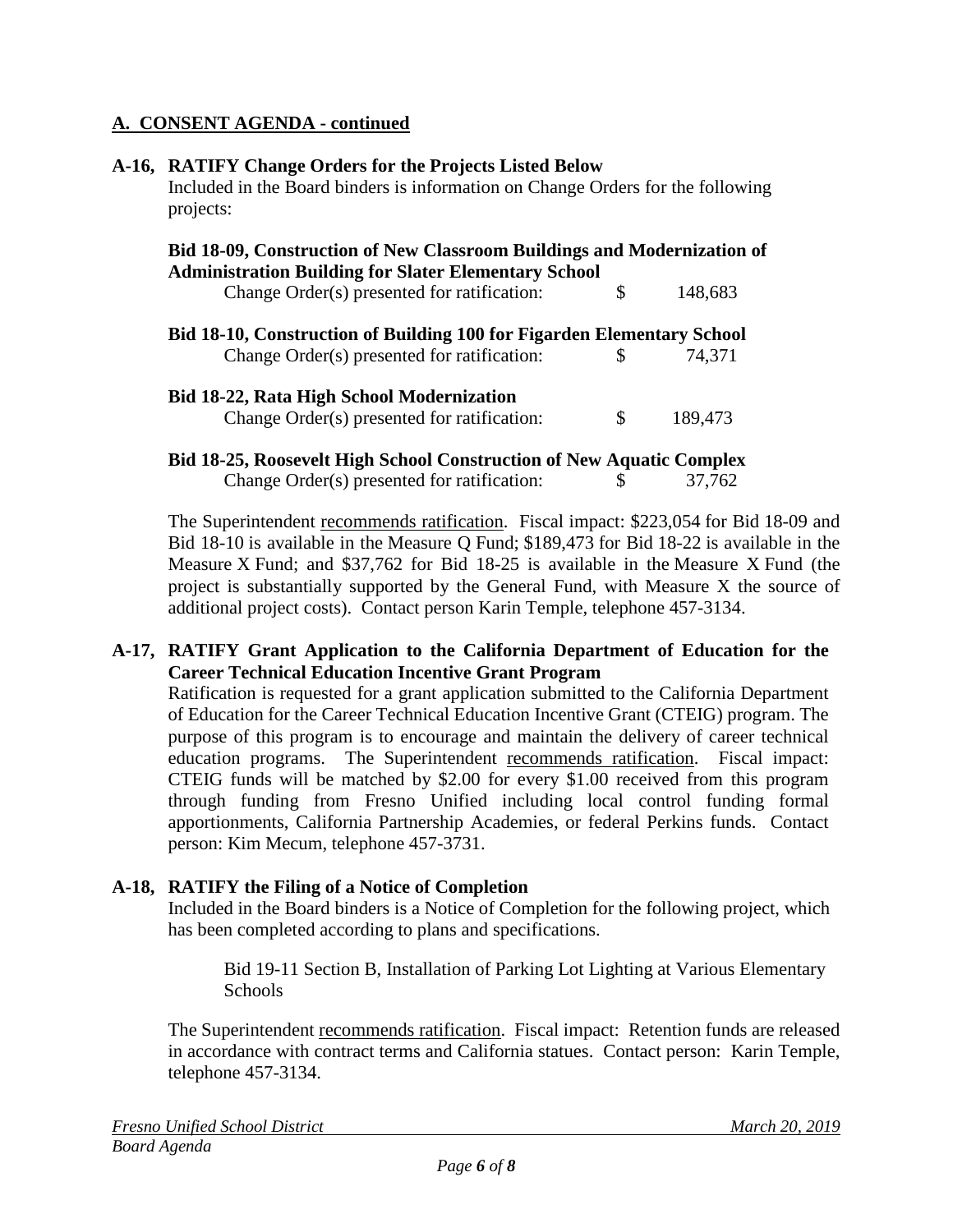#### **A. CONSENT AGENDA – continued**

### **A-19, RATIFY Agreement with Price Paige & Company**

Included in the Board Binders is an independent contractor agreement with Price Paige & Company for an internal audit review of the Fresh Fruit and Vegetable Program (FFVP). The Superintendent recommends ratification. Fiscal impact: Sufficient funds in the amount of \$120,000 are available in the Unrestricted General Fund. Contact person: Ruth F. Quinto, telephone 457-6226.

### **A-20, RATIFY Purchase Orders from January 1, 2019 through January 31, 2019**

Included in the Board binders and presented for ratification is information on purchase orders issued from January 1, 2019 through January 31, 2019. Purchase orders for \$10,000 or more are presented first, followed by purchase orders for less than \$10,000. A list of purchase orders issued for Associated Student Body (ASB) accounts is also provided. Staff did not identify any potential conflicts of interest for Board Members related to purchase orders during January 2019. The Superintendent recommends ratification. Fiscal impact: Funding is noted on the attached pages. Contact person: Karin Temple, telephone 457- 3134.

### **END OF CONSENT AGENDA (ROLL CALL VOTE)**

### **UNSCHEDULED ORAL COMMUNICATIONS**

Individuals who wish to address the Board on topics within the Board's subject matter jurisdiction, but **not** listed on this agenda may do so at this time. If you wish to address the Board on a specific item that is listed on the agenda, you should do so when that specific item is called.

While all time limitations are at the discretion of the Board President, generally members of the public will be limited to a maximum of three (3) minutes per speaker for a total of thirty (30) minutes of public comment as designated on this agenda. Any individual who has not had an opportunity to address the Board during this initial thirty (30) minute period may do so at the end of the meeting after the Board has addressed all remaining items on this agenda. Without taking action and only as expressly permitted by Board Bylaw 9323, Board members may ask questions, make brief announcements, or provide a brief response to statements presented by the public about topics raised in unscheduled oral communications. Board members must be recognized by the President in order to speak and will generally be limited to no more than one (1) minute each for this purpose. The Board President shall have the discretion to further limit Board members' opportunity to speak on topics raised in unscheduled oral communications to ensure the orderly and efficient conduct of District business.

Members of the public with questions on school district issues may submit them in writing. The Board will automatically refer to the Superintendent any formal requests that are brought before them at this time. The appropriate staff member will furnish answers to questions.